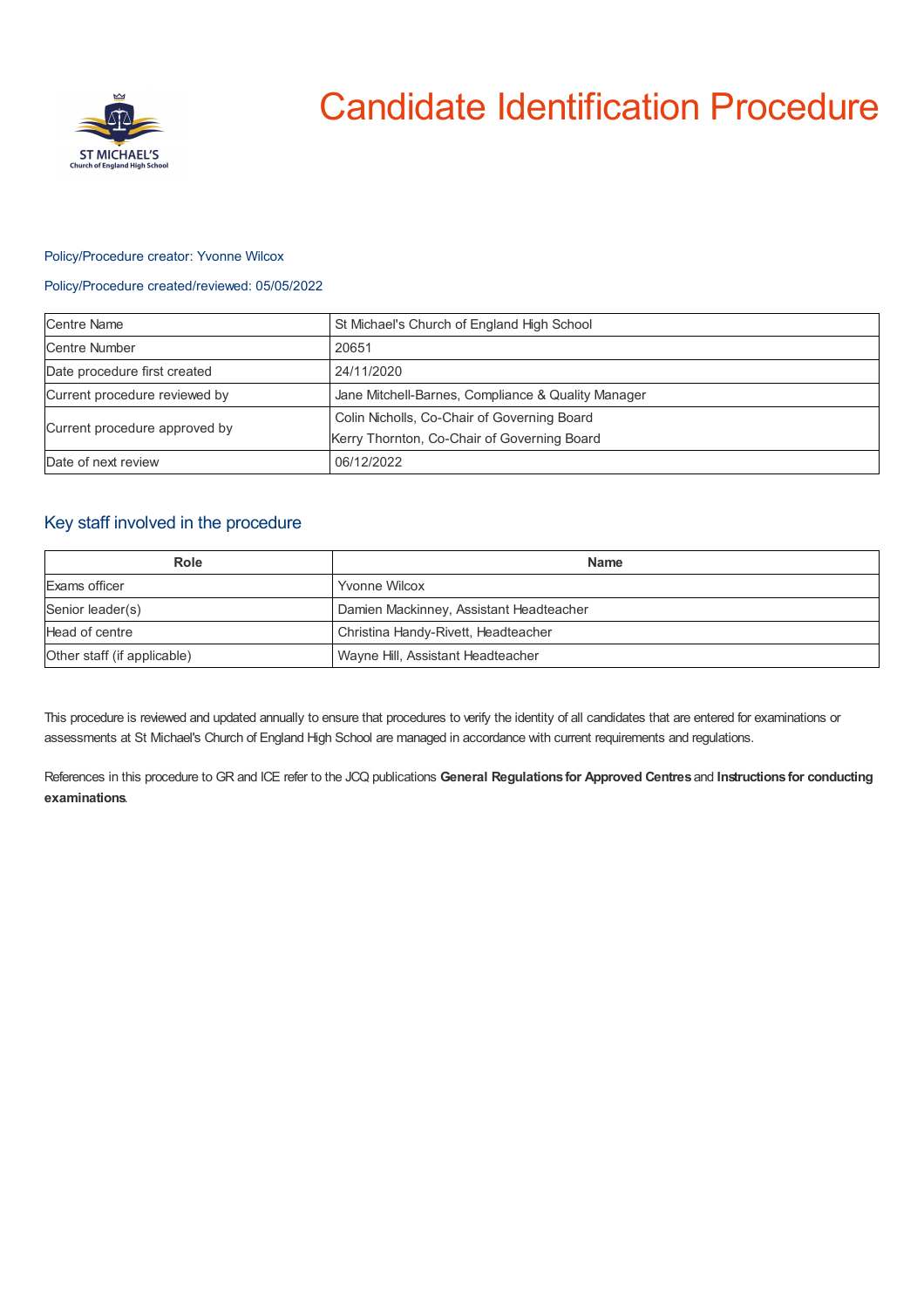# Purpose of the procedure

The purpose of this procedure is to confirm that St Michael's Church of England High School:

- verifies the identity of all candidates that it enters for examinations or assessments (GR 5.6)
- has processes in place to be satisfied that that all candidate identities have been checked (GR 5.6)
- has written procedures in place to verify the identity of all candidates at the time of the examination or assessment (GR 5.9)

## 1. Process to check candidate identity

#### **Internal candidates**

The identity of students on roll at St Michael's Church of England High School is checked as part of the initial registration process. (GR 5.6)

The process is:

• the identity of students is checked by the local authority. Applicants must provide proof of address and identity to apply for a place at the

#### school.

• students who are new to the county must provide a copy of their passport

#### **Private candidates**

The identity of candidates, not on roll at a centre but who may be accepted to take examinations, must be checked by a verification process which involves photo-ID. (GR 5.6)

At St Michael's Church of England High School:

a private/external or a transferred candidate who is not known to the school will be required to show photographic documentary evidence to prove that

he/she is the same person who entered/registered for the examination/assessment, e.g. passport or photographic driving licence.

- where it is impossible to identify a candidate due to the wearing of religious clothing, such as a veil, the candidate will be approached by a member of staff of the same gender and taken to a private room where they should be politely asked to remove the religious clothing for identification purposes. Candidates will be informed in advance of this procedure well before their first examination.
- once identification has been established, the candidate should replace, for example, their veil and proceed as normal to sit the examination.

# 2. Procedures to verify candidate identity at the time of the examination/assessment

Invigilators are able to establish the identity of all candidates sitting examinations by following the arrangements in place to carry out adequate checks. (ICE 16.1)

The arrangements at St Michael's Church of England High School are:

- the production of exam cards, which detail the exam number, legal forename and surname and photograph of the candidate (where available)
- a register is taken prior to candidates entering the examination room to support the verification of their identity

The following measures are also in place:

A private/external candidate or a transferred candidate who is not known to the centre will be asked to show photographic documentary evidence to prove that they are the same person who entered/registered for the examination/assessment, e.g. passport or photographic driving licence (ICE 16.2)